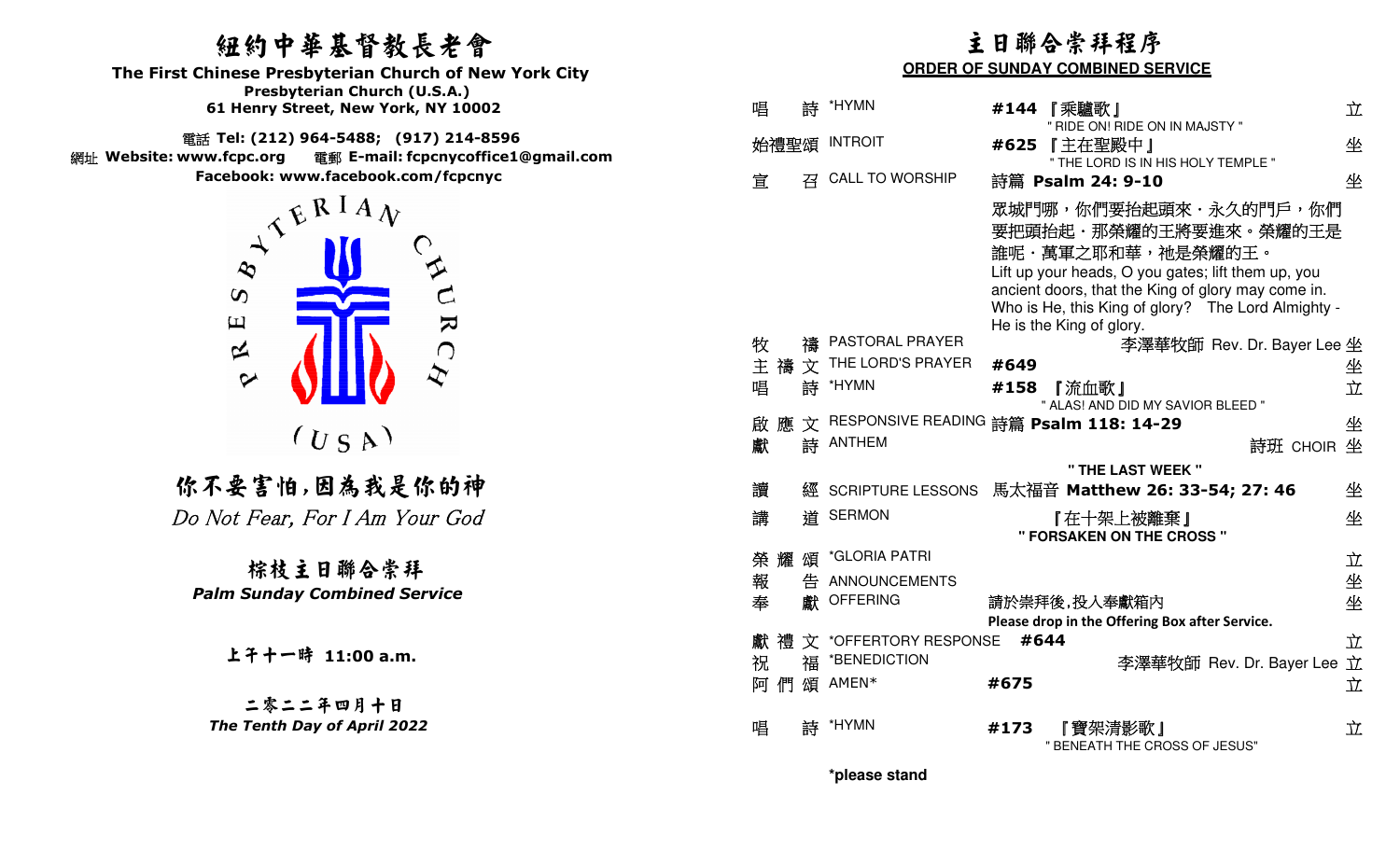# **2. 成應文: 詩篇 118 篇 14-29 節**

主席啟: 耶和華是我的力量,是我的詩歌·他也成了我的拯救。

- 會眾應:在義人的帳棚裡,有歡呼拯救的聲音.耶和華的右手施展大能。
- 啟: 耶和華的右手高舉·耶和華的右手施展大能。
- 應: 我必不至死,仍要存活,並要傳揚耶和華的作為。
	- 啟:耶和華雖嚴嚴的懲治我,卻未曾將我交於死亡。
	- 應: 給我敞開義門·我要進去,稱謝耶和華。
	- 啟: 這是耶和華的門.義人要進去。
- 應: 我要稱謝你,因為你已經應允我,又成了我的拯救。
	- 啟: 匠人所棄的石頭,已成了房角的頭塊石頭。
- 應: 這是耶和華所作的,在我們眼中看為希奇。
	- 啟: 這是耶和華所定的日子.我們在其中要高興歡喜。
- 應:耶和華阿,求你使我們亨通。
	- **啟:奉耶和華名來的,是應當稱頌的·我們從耶和華的殿中,為你** 們祝福。
- 應:耶和華是上帝·他光照了我們·理當用繩索把祭牲拴住,牵到 壇角那裡。
	- 啟:你是我的上帝,我要有你。<br><br><br>
- 應:你們要稱謝耶和華,因他本為善.他的慈愛永遠長存。

#### **Responsive Reading: Psalm 118: 14-29**

- 14 The Lord is my strength and my song; He has become my salvation.
- 15 Shouts of joy and victory resound in the tents of the righteous: The Lord's right hand has done mighty things!
- 16 The Lord's right hand is lifted high; the Lord's right hand has done mighty things!
- 17 I will not die but live, and will proclaim what the Lord has done.
- 18 The Lord has chastened me severely, but He has not given me over to death.
- 19 Open for me the gates of righteousness; I will enter and give thanks to the Lord.
- 20 This is the gate of the Lord through which the righteous may enter.
- 21 I will give you thanks, for you answered me; you have become my salvation.
- 22 The stone the builders rejected has become the capstone;
- 23 The Lord has done this, and it is marvelous in our eyes.
- 24 This is the day the Lord has made; let us rejoice and be glad in it.
- 25 O Lord, save us; O Lord, grant us success.
- 26 Blessed is He who comes in the name of the Lord. From the house of the Lord we bless you.
- 27 The Lord is God, and He has made His light shine upon us. With boughs in hand, join in the festal procession up to the horns of the altar.
- 28 You are my God, and I will give you thanks; you are my God, and I will exalt you.
- 29 Give thanks to the Lord, for He is good; His love endures forever.

## 詩班獻詩歌詞

### The Last Week

 Who hath believed our report? And to whom is the arm of the Lord revealed? He shall grow up before him like a tender plant and as a root out of a dry ground, he hath no form nor comeliness, and when we shall see him, there is no beauty that we should desire him. He's despised and rejected of men, a man of sorrows and acquainted with grief; and we hid as it were our faces form him, and we esteemed him not, we esteemed him not. Surely he hath borne our griefs, he carried our sorrows, yet we did esteem him stricken, smitten of God, and afflicted. But he was wounded for our transgressions, he was bruised for our iniquities, the chastisement of our peace was upon him and with his stripe we are healed. He was oppressed, and he was afflicted, yet he opened not his mouth! All we like sheep have gone astray, we have turned everyone to his own way, and the Lord hath laid on him, the iniquity of us all, and the Lord hath laid on him, the iniquity of us all! He was wounded for our transgressions, he was bruised for our iniquities; he was wounded for our transgressions, he was bruised for our iniquities; Amen….…………

## 以賽亞書 53 章 1-7 節 祂誠然擔當我們的憂患<br>|

- 1.我們所傳的有誰信呢?耶和華的膀臂向誰顯露呢?
	- 2. 祂在耶和華面前生長如嫩芽,像根出於乾地。祂無佳形美容;我們看見祂的時候, 也無美貌使我們羨慕祂。
	- 3. 祂被藐視,被人厭棄;多受痛苦,常經憂患。祂被藐視,好像被人掩面不看的一樣; 我們也不尊重祂。
- 4. 祂誠然擔當我們的憂患,背負我們的痛苦; 我們卻以為祂受責罰,被神擊打苦待了。
	- 5.哪知祂為我們的過犯受害,為我們的罪孽壓傷。因祂受的刑罰,我們得平安;因祂 受的鞭傷,我們得醫治。
- 6.我們都如羊走迷;各人偏行己路;耶和華使我們眾人的罪孽都歸在祂身上。
- 7. 祂被欺壓,在受苦的時候卻不開口(或譯: 祂受欺壓,卻自卑不開口);
- 祂像羊羔被牽到宰殺之地,又像羊在剪毛的人手下無聲,祂也是這樣不開口。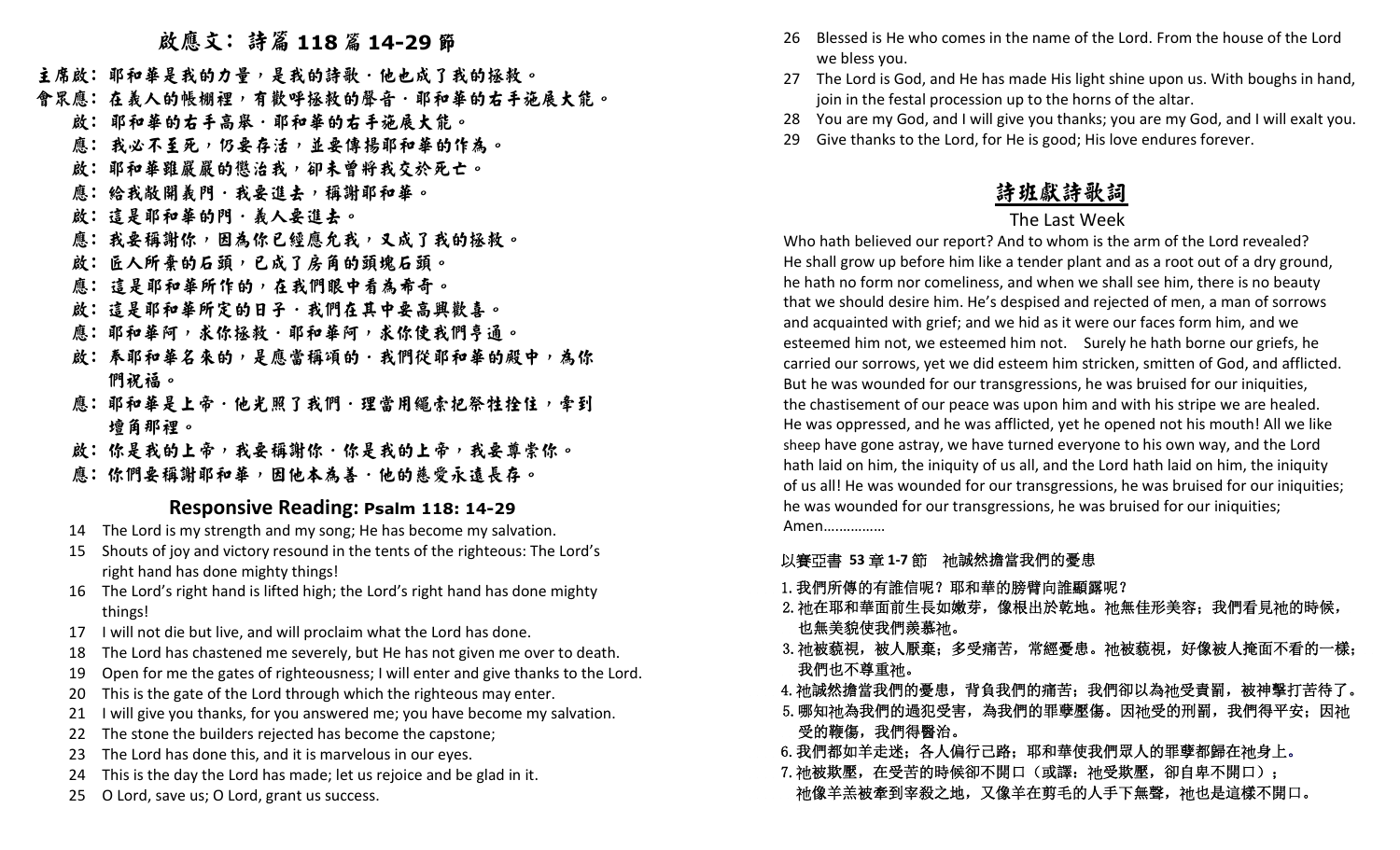### 報告事項

#### **1.**歡迎首次參加主日崇拜之新朋友,盼望你能繼續參加聚會,散會後請留下姓名,通訊處 及電話與司事,以便教會與你聯絡。

 We extend our welcome to those who are worshipping with us for the first time today. Please leave your name, address and phone number with the ushers so that we can contact you in the future. We hope to see you again.

- **2.**祈禱會**:** 逢禮拜四下午二時,請各兄姊在不同地方一齊誠心為教會守望禱告。
- 3.各兄姊如需要 2021 年本堂全年奉獻收據作報稅之用,請先向辦公室登記。<br>4.冬日地於教<del>金</del>戦公時間中信日上午九時至下午至時可用本當零**迁(212)9**
- **4.**各兄姊於教會辦公時間內每日上午九時至下午五時可用本堂電話**(212) 964-5488** - 或手提電話 **(917) 214-8596** 聯絡同工。<br><u>- 今年大爽期中</u>三月二日大爽首日至四月七六
- **5.**今年大齋期由三月二日大齋首日至四月十六日,當中不計算主日,共四十天。在這個|嚴肅的節期,信徒要透過讀經、祈禱、禁食、克己、節制和悔罪,多作自省,並在復 - 活日與基督一同復活過來,靈性生命得以更新成長。
- **6.**長老、賴神、福音、恩信四教會因疫情關係,今年繼續暫停舉行聯合省墓崇拜。**7.**四月十七日復活節主日同時舉行執事就職禮儀節, 並歡迎接受堅信禮者成為新會友。
- 8.婦女部訂於四月十七日復活節主日聯合崇拜後在二樓副堂舉行成立八十三周年紀念感恩崇拜,恭請邵一嵐宣教師證道,誠邀長執董,詩班及各姊妹屆時參加,同頌主恩。
- **9.**中年團契訂於四月廿四日主日聯合崇拜後在二樓副堂舉行成立四十七周年紀念感恩崇 拜,請各團友屆時參加。

### **誠聘主任牧師**

#### **紐約中華基督教⻑老會誠聘主任牧師。**

**具美國⻑老會 (Presbyterian Church USA) 認同之神學學位,** 

**三年服務堂會經驗, 需能講流利粵語, 及具備英語溝通能力。** 

**請寄履歷致:PNC,**

The First Chinese Presbyterian Church

61 Henry Street, New York, NY 10002, 或電郵 fcpcsession@gmail.com

The First Chinese Presbyterian Church is seeking a Pastor (Head of Staff). The candidate should possess qualifications acceptable by the Presbyterian Church (USA) for Minister of Word and Sacrament, with 3 years of pastoral experience, and fluency in Cantonese and spoken English.Please send resume to: PNC, The First Chinese Presbyterian Church,61 Henry Street, New York, NY10002, or Email: fcpcsession@gmail.com

#### 二零二二年度獎學金接受申請

#### **2022 SCHOLARSHIPS AVAILABLE FOR APPLICATION**

本堂設有二項獎學金:

(一) 高中畢業生繼續進修大學獎學金.

(二) 大學畢業生繼續進修大學獎學金.

 申請人必須成績優良, 品行優良. 積極參與教會及社區活動. 不論家庭經濟狀況 如何, 均可申請.

 高中畢業生繼續進修大學申請人資格: 本會會友或其子女/孫兒女**. SAT**不少於*1290*分或 **ACT**不少於 **20**分,符合上述資格者均可申請.

 大學畢業生繼續進修大學申請人資格: 本會會友符合上述資格者均可申請. 申請 人只能獲獎一次.

請用電郵 **vicki.louie@gmail.com** 與石雷蕙莎女士聯絡,索取申請書及資料.

#### 截止日期:二零二二年五月十四日禮拜六**(**逾期申請,不予考慮**)**

Scholarships are available for post-high school seniors pursuing additional studies and current or incoming graduate school students. Each scholarship will be awarded on the basis of academic merit, (for graduating high school seniors at a SAT score of at least 1290 or ACT score of at least 20), service and active participation to the church and community, and individual character. Scholarships are not based on financial need.

For post-high school seniors pursuing undergraduate studies: Members of our church, or their children/grandchildren who satisfy the criteria are invited to apply.

For incoming or current graduate school students: Members of the First Chinese Presbyterian Church of New York City, in good standing, who satisfy the criteria are invited to apply.

Applicants can be awarded a scholarship only once during their graduate career.

Please email Victoria Louie-Shek at vicki.louie@gmail.com for an electronic application.

> **Application Deadline: Saturday, May 14, 2022 (Late application will NOT be considered.)**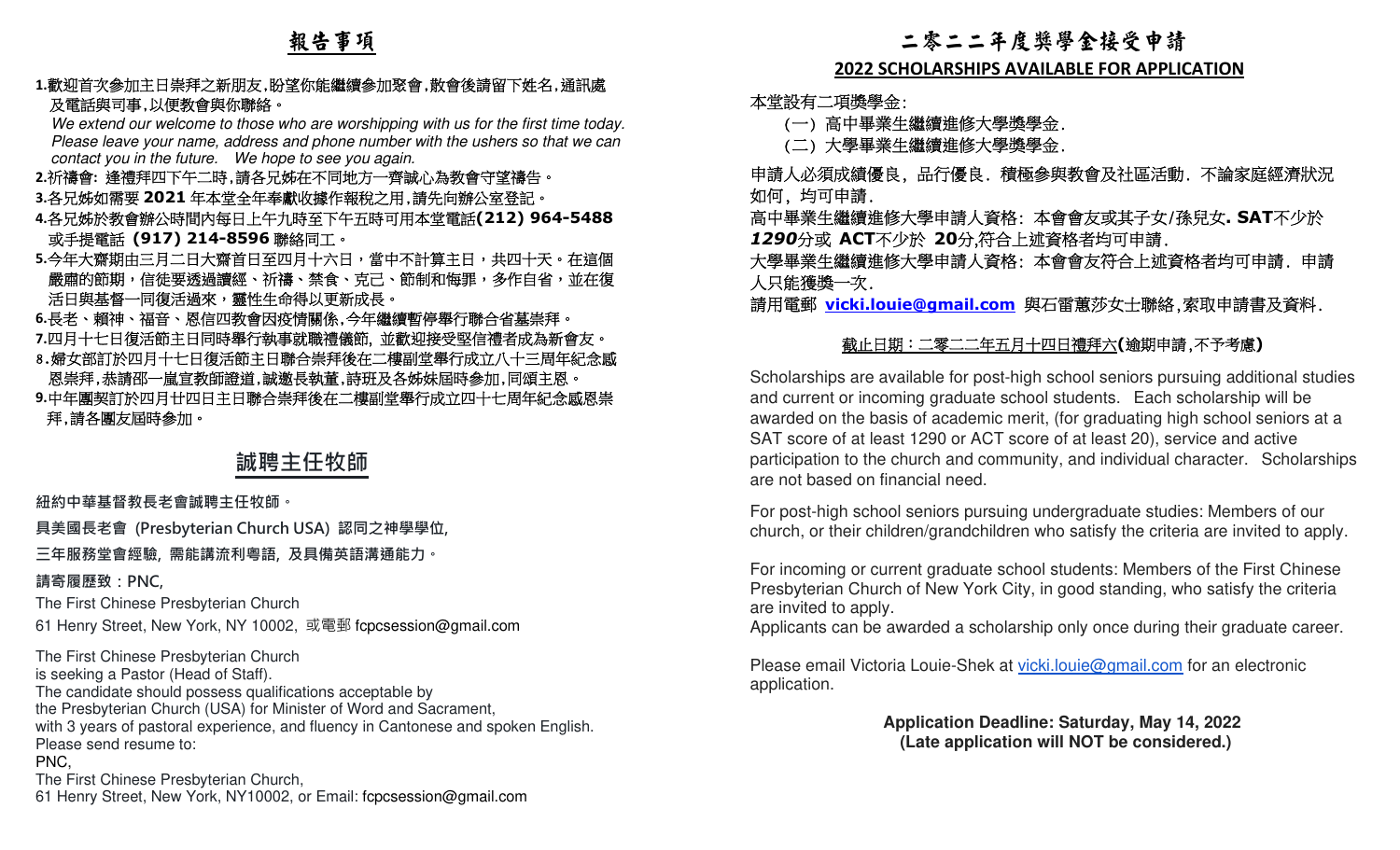### **誠聘 Position Vacant**

**紐約中華基督教⻑老會誠聘幹事。** 

#### **須有大學學歷; 能講流利粵語; 及具備英語,華語溝通能力**;

**中,英文,電腦打字。 請寄履歷致:**Administrative Assistant

The First Chinese Presbyterian Church

61 Henry Street, New York, NY 10002, 或電郵 fcpcny@yahoo.com

The First Chinese Presbyterian Church is seeking an Administrative Assistant:

 The candidate should have some college credits; fluency in Cantonese; spoken English and Mandarin; and ability to type English and Chinese.Please send resume to:

Administrative Assistant

The First Chinese Presbyterian Church,

61 Henry Street, New York, NY10002, or Email: fcpcny@yahoo.com

### 代禱事項

- 1.為本堂各同工、全體長老、執事、董事在教會中事奉的心志禱告。
- 2.為祈禱會禱告。求聖靈感動更多弟兄姊妹同心合意為教會守望。
- 3.為紐約市華埠社區禱告。願本堂藉著崇拜、關懷、社區服務、網絡廣播節目 廣傳福音。
- 4.為身體和心靈軟弱的弟兄姊妹禱告。求主醫治,使他們早日康復: 吳秀琼女士、林伍新蘭女士、陳玉金女士、張淑德女士、劉浪波夫人、 朱譚綺琪女士、曾偉青長老之母親。
- 5.為本堂聘牧事工禱告。求主差遣合適主任牧師來牧養教會。
- 6.為本堂聘請幹事禱告。求主差遣合適同工來協助堂務。
- 7.為弟兄姊妹未信主的親友禱告

#### 方李芳執事

#### 主日聯合崇拜事奉人員

| UJILIVII VULUIII                                                                         | 花<br>獻                                                                                                             |  |  |  |
|------------------------------------------------------------------------------------------|--------------------------------------------------------------------------------------------------------------------|--|--|--|
| 事。<br>及具備英語,華語溝通能力;                                                                      | 方李芳執事<br>趙吳寶玉女士紀念父母親,家翁姑趙林鳳蓮夫婦,大姑譚趙毅鴻執事,<br>姑丈譚曙光長老及伯父趙河樹先生                                                        |  |  |  |
| <i><b>ssistant</b></i><br><b>in Church</b><br>lY 10002, 或電郵 fcpcny@yahoo.com             |                                                                                                                    |  |  |  |
| เท Church<br><b>Assistant:</b>                                                           | 主日聯合崇拜事奉人員                                                                                                         |  |  |  |
| ome college credits; fluency in Cantonese;<br>; and ability to type English and Chinese. | 今主日(四月十日)<br> 下主日(四月十七日)基督復活節 <br>棕枝主日崇拜<br>執事就職禮暨堅信禮崇拜                                                            |  |  |  |
| in Church,<br>Y10002, or Email: fcpcny@yahoo.com                                         | 主席 李澤華牧師 / 方李芳執事<br>講員<br> 李澤華牧師 / 梁美娥長老<br>司琴  林主恩先生 / 江友正女士<br> 林主恩先生 / 江友正女士<br>指揮<br>陳張愛萍長老<br>待<br>胡國傑長老<br>招 |  |  |  |
| 《禱事項                                                                                     | 壇 插 花 邵一嵐宣教師<br>音響 黃惠賜執事<br>黃惠賜執事<br>錄音                                                                            |  |  |  |
| 執事、董事在教會中事奉的心志禱告。<br>更多弟兄姊妹同心合意為教會守望。<br>本堂藉著崇拜、關懷、社區服務、網絡廣播節目                           | 基督受難節聖餐暨聖樂聯合崇拜事奉人員                                                                                                 |  |  |  |
| 妹禱告。求主醫治,使他們早日康復:                                                                        | 四月十五日 (禮拜五) 下午三時<br>主席<br>邵一嵐宣教師<br>講員<br>梁燊南長老                                                                    |  |  |  |
| 、陳玉金女士、張淑德女士、劉浪波夫人、<br>之母親。                                                              | 司琴<br>林主恩先生<br>指揮<br>江友正女士                                                                                         |  |  |  |
| 差遣合適主任牧師來牧養教會。                                                                           | 詩<br>獻<br>本堂詩班獻唱:<br>The Last Week<br>待<br>招<br>陳張愛萍長老                                                             |  |  |  |
| 差遣合適同工來協助堂務。<br>告。                                                                       | 聖餐主禮<br>梁李萍清長老<br>梁燊南長老                                                                                            |  |  |  |

#### 基督受難節聖餐暨聖樂聯合崇拜事奉人員

|         | 四月十五日 (禮拜五) 下午三時      |
|---------|-----------------------|
| 講員 / 主席 | 邵一嵐宣教師 / 梁桑南長老        |
| 指揮 / 司琴 | 林主恩先生 / 江友正女士         |
| 獻<br>詩  | 本堂詩班獻唱: The Last Week |
| 待<br>招  | 陳張愛萍長老                |
| 聖餐主禮    | 梁李萍清長老<br>梁燊南長老       |
| 聖餐襄禮    | 翁華健長老<br>梁美娥長老        |
|         | 林 潔執事                 |
| 聖餐預備    | 林 潔執事                 |
| 錄音 / 音響 | 黃惠賜執事                 |